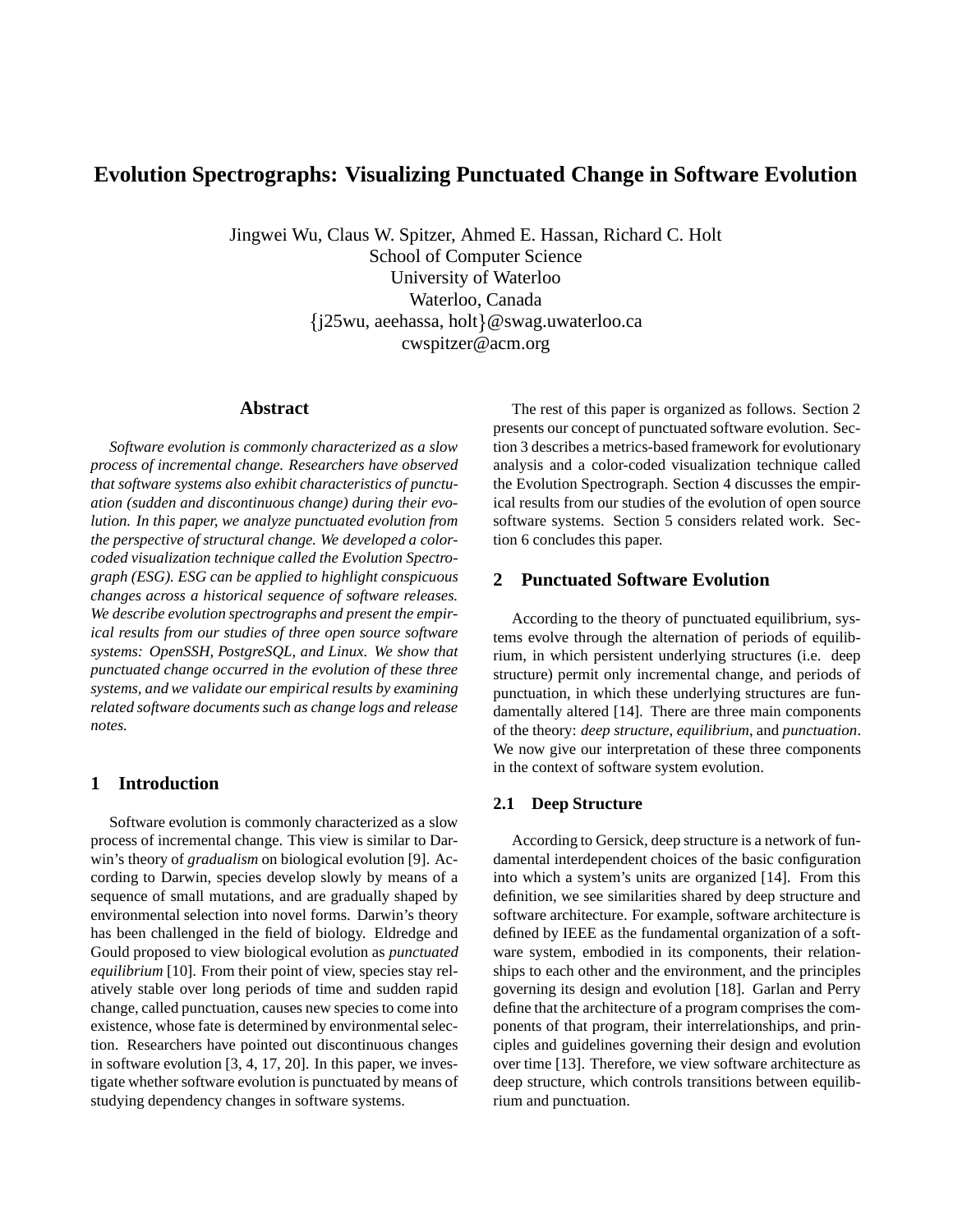### **2.2 Punctuation Periods**

Software architecture is the primary focus of change during punctuation periods. Qualitative change is made within a relatively compact period. By qualitative, we mean that change is made to alter the architecture in order to achieve stability in the long run. By compact, we mean that change is intense and occurs in short time.

As a software system evolves, its structure must be regularly adapted to changing requirements and environments else it becomes progressively less satisfactory [21]. At one extreme, an architecture may be altered fundamentally. For example, an application may be transformed from a centralized architecture to a distributed architecture. At the other extreme, an architecture may be partially adapted to new uses. For example, a single platform system may be restructured to support multiple platforms by introducing a virtual operating system service layer.

### **2.3 Equilibrium Periods**

Within equilibrium periods, a system's architecture stays relatively stable, and it remains capable of accommodating forecasted changes in requirements. Changes are small and incremental. They rarely violate the principles imposed by the architecture. Otherwise, the architecture will deteriorate abruptly, thus making the system difficult to maintain. However, the architecture may exhibit symptoms of gradual decay, which are normally caused by the accumulating effects of maintenance activities, such as bug fixes and feature modifications.

Perry and Wolf observed two architectural decay phenomena: erosion and drift [25]. Architectural erosion is due to violations of the architecture during incremental change. These violations tend to cause increasing brittleness of a system. By contrast, architectural drift is a slow obscure process in which the architecture floats away from its original form, thus resulting in a lack of coherence and clarity of form. The architecture needs to be evolved to counter erosion and drift. There are two strategies: (1) perform gradual change such as corrections and cleanups, and (2) resort to punctuated change to alter the architecture.

# **3 Methodology**

In our studies of punctuated evolution, we have conjectured that punctuated change can be observed by examining changes to dependencies at the file level and functional growth measured in the number of files. There are several reasons for such an conjecture. First, software architecture is the highest-level abstraction of software systems, and it is difficult to extract. Creating subsystem hierarchies from scratch would be biased toward our understanding of what



**Figure 1. Framework for Studying Evolution**

the architecture ought to be. Second, it not unusual that a software system (e.g., OpenSSH [24]) has a large number of files contained in only one or two directories. In this case, the directory structure cannot be adopted as the subsystem hierarchy. Third, functional growth is normally indicated by the growth of the number of files or modules [22]. Therefore, we have attempted to discover punctuated evolution at the file level.

We now describe a general metrics-based framework for evolutionary analysis and an innovative visualization technique called the Evolution Spectrograph (ESG), which provides visual cues to help identify punctuated change.

### **3.1 Analysis Framework**

Our framework for analyzing software system evolution is based on three steps as shown in Figure 1.

#### **Step 1: Model Extraction**

We extract program models from a historical sequence of snapshots (builds or releases) of a software system. A large number of source code extractors are available to use, such as CCia [2], CAN [11], CPPX [8], and TkSeeSN [28]. The extractor we used is LDX [29], which is an instrumented version of the GNU code linker LD. It outputs function calls and variable uses. LDX is sufficiently robust and efficient to allow us to use it to automate fact extraction over hundreds of software releases.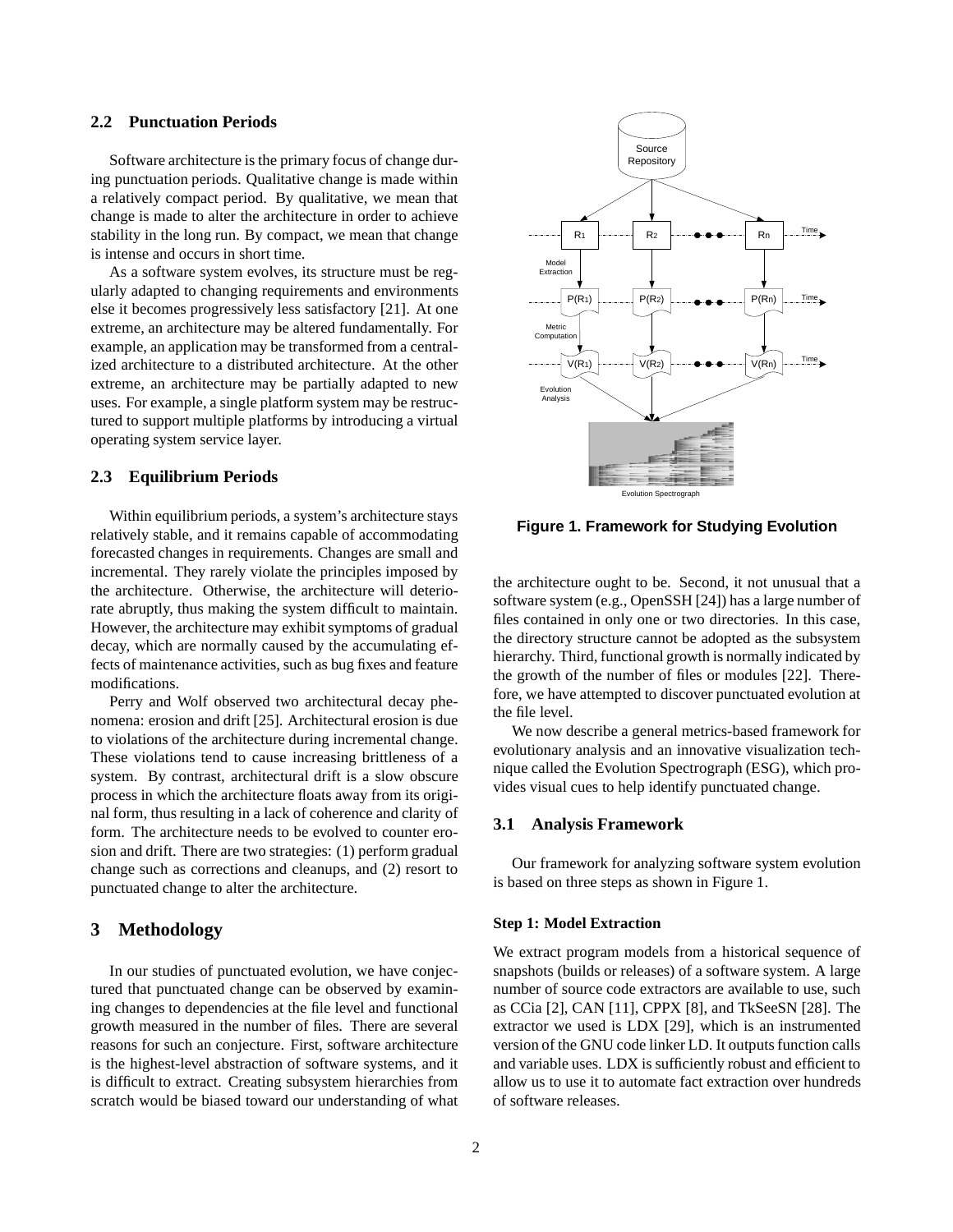In our studies, we chose to concentrate on file dependencies. We abstracted lower-level relationships to dependencies at the file level. In other words, we modelled a software system as a graph of files and dependencies among these files. The file dependency was not weighted, e.g., if several function calls occur from file F1 to file F2, we represent this as a single edge from F1 to F2.

### **Step 2: Metric Computation**

In this step, metrics are computed from extracted program models  $P(R_i)$ . Depending on the extraction tools we could base our study of evolution on, various metrics can be computed on a per-file basis, for example, Lines of Code (LOC), Number of Functions (NOF), Cyclomatic Complexity, and Coupling/Cohesion. Metric computation can be performed for each source code release or for each development period (e.g., month). In Figure 1, metrics computed for all files in release  $R_i$  are stored in a vector denoted as  $V(R_i)$ .

In our studies, we chose to measure dependency change based on either incoming or outgoing dependencies. For example, if a file has one old incoming dependency removed and two new incoming dependencies added during a particular development period, we give it a metric value of 3 to denote its incoming dependency change in that period.

### **Step 3: Evolution Analysis**

In this step, metrics can be aggregated, plotted and/or colorcoded to portray the system's evolution. For example, one of the most important evolution analyses is to examine the system growth curve [15, 21]. We studied the development history of software systems using evolution spectrographs, which we will describe in the following section.

### **3.2 Evolution Spectrographs**

A software evolution spectrograph is a color-coded chart that is used to display a metrics-based representation of the development history of a software system. We now describe how a spectrograph can highlight system growth and dependency change in one chart.

### **System Growth**

System size is an important measure in the study of software evolution. Among the mostly widely used measures of size are the number of modules, the number of lines of code, and the number of functional points. Lehman suggests using the number of modules to measure the size of a large software system [22]. We adopted the number of files as the measurement of system size in our studies.

#### **Dependency Change**

Given any two releases of a software system,  $R_x$  and  $R_y$ , we use  $P(R_x)$  and  $P(R_y)$  to represent their extracted program models respectively. We define the change  $\Delta_{xy}$ between  $R_x$ and  $R_y$  as follows:

$$
U_{xy} = P(R_x) \cup P(R_y)
$$
  
\n
$$
I_{xy} = P(R_x) \cap P(R_y)
$$
  
\n
$$
\Delta_{xy} = U_{xy} - I_{xy}
$$

If  $R_x$  is an earlier release than  $R_y$ ,  $\Delta_{xy}$  represents change required to evolve  $R_x$  to  $R_y$ . An extracted program model, in the simplest case, can be an ordered set (sequence) of lines of source code. A *diff* tool can be applied to determine what is added or deleted for any two software releases. In our studies, we were interested in analyzing how dependencies at the file level change over time. In this case,  $P$  can be seen as a graph with nodes representing files and edges representing static dependencies among these files. Therefore,  $\Delta_{xy}$  can be seen as a dependency graph with no dependencies common to  $P(R_x)$  and  $P(R_y)$ .

### **Evolution Matrix**

An evolution matrix is a metrics-based representation that characterizes a software system's development history. If we adopt files as the basic unit for metric computation, the matrix comprises the metrics of all the files during the lifetime of the system. We will use the X axis to represent time and the Y axis to indicate the dimension of files. The matrix can be created based on either releases or development periods. In the release-based matrix, metrics are computed against program models  $P(R_i)$ . By contrast, in the periodbased matrix, metrics are computed against change models  $\Delta_{ij}$  that correspond to development periods bounded by  $R_i$ and  $R_i$ . In this paper, we will only discuss the period-based evolution matrix.

To derive a period-based evolution matrix, we divide the development process of a software system into a succession of fixed length periods, for example, on a monthly basis. If there are  $n$  files that are created during  $m$  periods, the matrix M has the dimension of  $n \times m$ . In this matrix, a row stores a vector of metrics that represents the change history of a file during the lifetime of the system. A column stores change metrics for all the files during a particular period.

Suppose we have a program, which has been developed for four months and consists of files A, B, C and D (see Figure 2). If we were to examine its change history based on outgoing dependencies, we first need to extract file dependency graphs for five snapshots of this system,  $R_i$ , where  $i$ is from 0 to 4. We then derive change graphs  $\Delta_{i(i+1)}$  for each month. For each change graph , we compute the number of changed outgoing dependencies for each file. For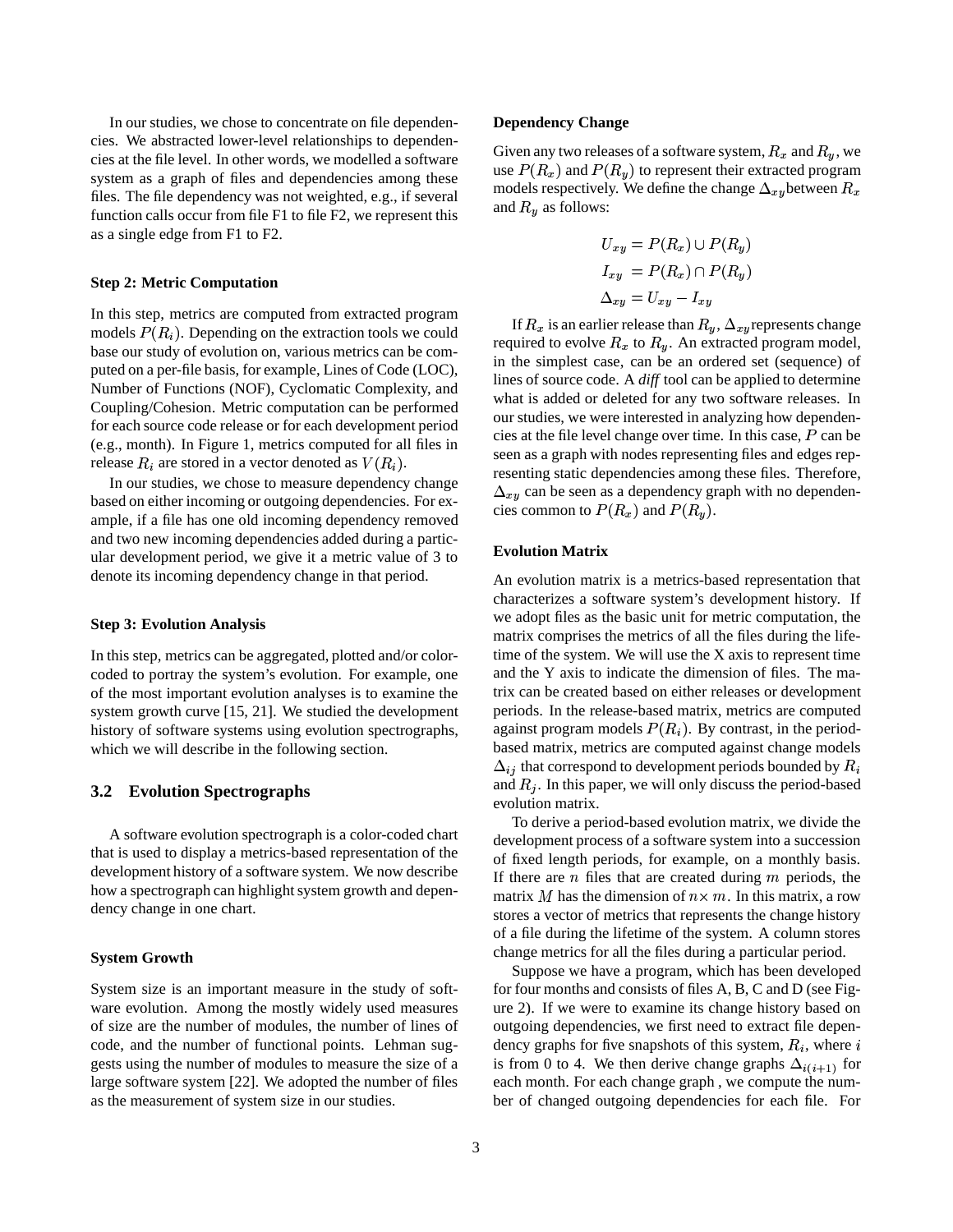

**Figure 2. An Evolution Matrix**

example, file A has 17 outgoing dependencies in the first month, and it is not changed in the second month, and it has 1 old dependencies deleted and 2 new dependencies added in the third month, and it is not changed in the last month. In this case, we describe dependency changes made to file A using a vector of metrics, (17, 0, 3, 0). If a file has not yet been created in a month, we give it -1 for that month. If it has been deleted, we also give it -1.

# **Color Chart**

Once we have computed an evolution matrix  $M$  such as the one shown in Figure 2, we render it using a color chart  $C$ , in which the color of each cell is determined by its associated value and two colors,  $C_p$  (paint) and  $C_{B_G}$  (background). If a file has not been created yet or has been deleted, we assign it color  $C_{BG}$ . If it is created or changed, we use color  $C_{P}$ to paint its corresponding cells. Otherwise, we determine its color using a color function g. We use  $C[i][j]$  to denote the color of the cell located at row  $i$  and column  $j$ . We use  $M[i][j]$  to denote the corresponding metric value. The color chart  $C$  is rendered according to the following equation.

$$
C[i][j] = \begin{cases} C_{BG} & \text{if } M[i][j] = -1 \\ C_{P} & \text{else if } M[i][i] \geq 1 \\ C_{P} & \text{else if } M[i][j-1] = -1 \\ g(C[i][j-1]) & \text{otherwise} \end{cases}
$$

where function  $q$  converts a darker color into a lighter one by decreasing saturation and increasing brightness. Given a color c, we use  $h(c)$ ,  $s(c)$  and  $b(c)$  to represent its *hue*, saturation and brightness respectively. Thus, color c is expressed in the form of  $[h(c), s(c), b(c)]$ . We define function g as follows:

$$
g(c) = [h(c), s(c) \times 0.8, b(c) \times 0.8 + 0.2]
$$

After a file, F, is changed, its color becomes lighter and lighter as long as there is no change made to F. This gradient coloring process indicates that changes made to F become progressively less important as the system evolves. In other words, F starts to cool down if no future change occurs to it. If there are system-wide changes during a particular development period, all changed files will be painted in color  $C<sub>p</sub>$ . A notable vertical band will appear during that period. It indicates a system-wide evolutionary event.

Figure 3 shows a color chart for the example system. We see two dark-green vertical bands appearing in the first and third months respectively. It means the system went through major structural change. The color of file B changes from dark-green to light-green in the form of gradient change. It means that file B has not been modified for a long period. By contrast, if a file's color has been constantly dark (e.g., file D), it means this file is being changed repeatedly.



**Figure 3. A Color Chart**

#### **File Ordering**

Files are sorted according to the date of their creation. Such an order ensures that file F1 appears before file F2 if F1 was created earlier than F2. The order of files in Figure 3 is  $A \rightarrow B \rightarrow C \rightarrow D$ . At the top of this figure, we can see a thick black line below the unshaded area. This line represents the system's growth. The system size is 3 files in the first two months and 4 files in the last two months. By preserving this order, we can investigate the correlation between new functionality and changes within the system. We will discuss this in more detail in Section 4.

Because the example system is small and has only a short lifetime of four months, we are unable to show its growth curve clearly. Also, there are no conspicuous vertical bands in the given spectrograph. In Section 4, we will present several evolution spectrographs for open source software systems.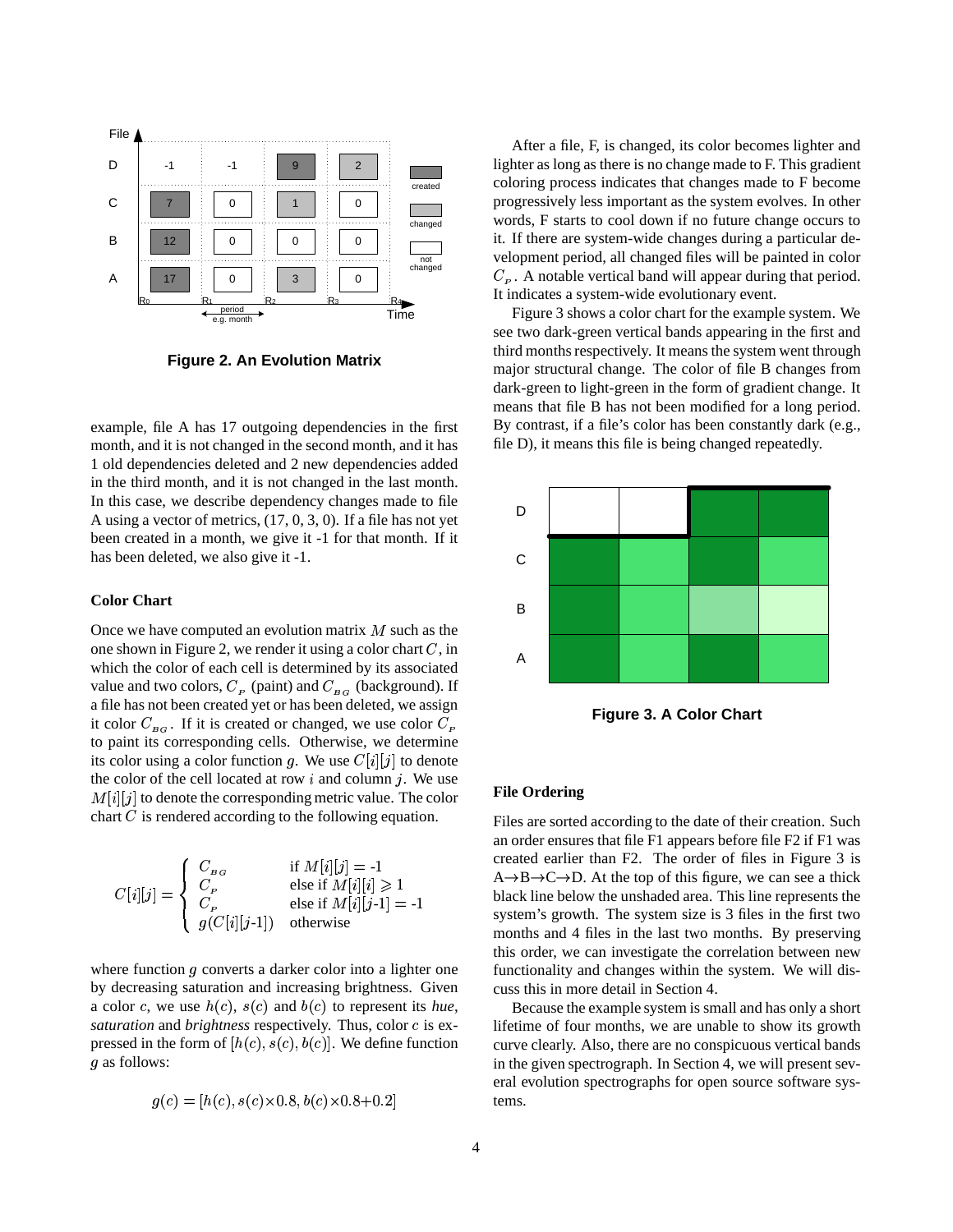

(a) The Spectrograph for Incoming Dependency Change



(b) The Spectrograph for Outgoing Dependency Change

**Figure 4. The Evolution Spectrographs of OpenSSH**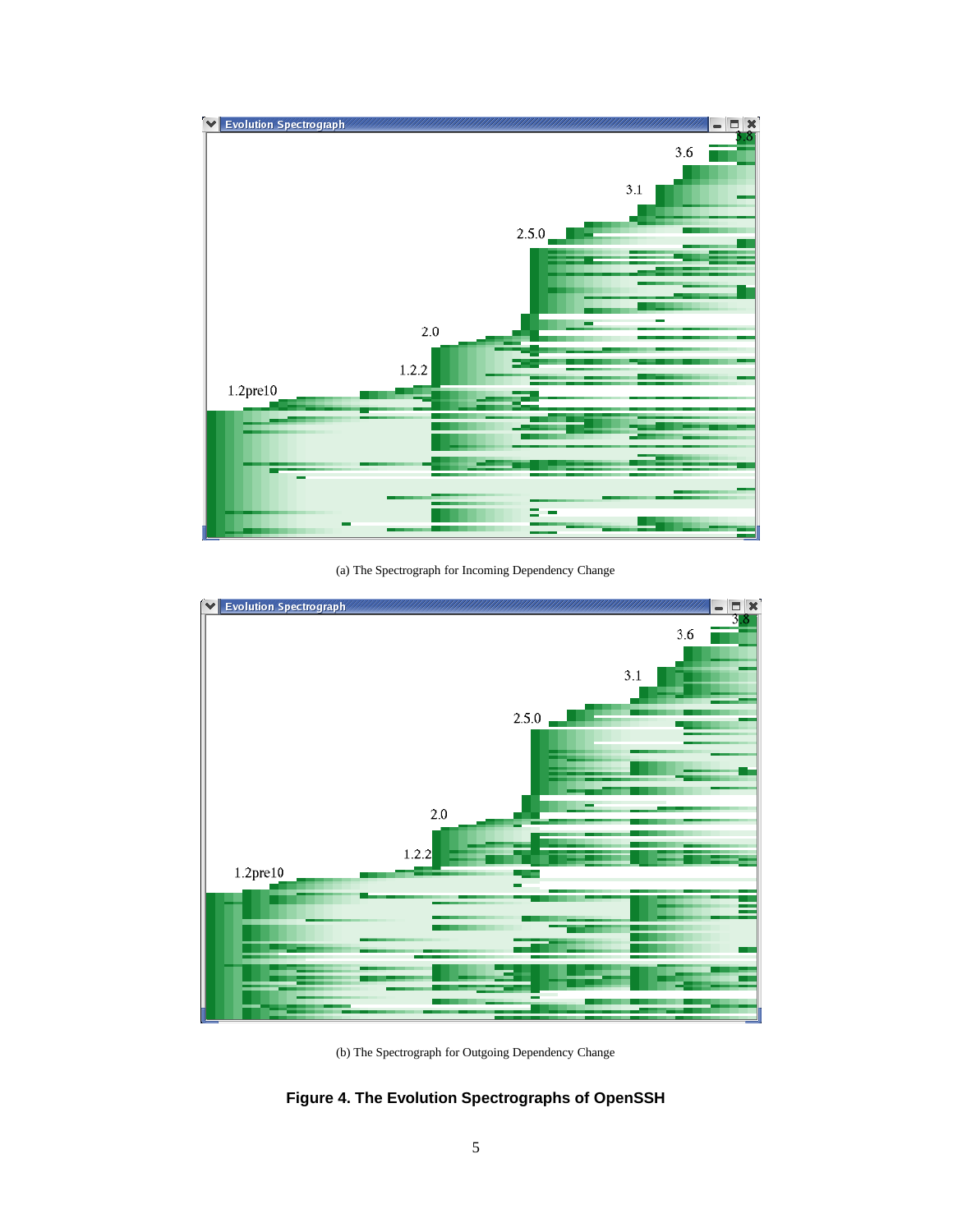| <b>Application</b> | Type        | Language | <b>Periods Studied</b>  | Size (KLOC)  | # Releases |
|--------------------|-------------|----------|-------------------------|--------------|------------|
| <b>OpenSSH</b>     | Protocol    |          | Oct 1999 – Mar 2004     | $22 - 70$    | 60         |
| PostgreSOL         | <b>DBMS</b> | C        | Jan 1997 – Dec 2003     | $185 - 525$  | 85         |
| Linux kernel       | ΩS          |          | Jun $1996 -$ Jul $2003$ | $674 - 5141$ | 324        |

**Table 1. Properties of the Studied Systems**

# **4 Case Studies**

We looked for evidence of punctuated change by visualizing the evolution of three open source software systems, OpenSSH, PostgreSQL and Linux. We relied on evolution spectrographs to highlight conspicuous changes to both incoming and outgoing dependenciesthat occurred during the lifetime of these systems. This section presents the results of our work.

Table 1 summarizes the properties of the three systems. Their sizes are dramatically different from one another by an order of magnitude. The smallest of the three systems is OpenSSH, which has grown from 22 KLOC to 70 KLOC. The largest is the Linux kernel, which is more than five million lines of code now.

### **4.1 OpenSSH**

OpenSSH is a well-known open source implementation of the Secure Shell (SSH) protocol suite of network connectivity tools [24]. OpenSSH encrypts communication traffic in order to effectively eliminate eavesdropping, connection hijacking, and other network attacks. In our case studies, we examined 60 releases since its initial release in October 1999.

Figure 4 presents two ESG charts of OpenSSH, in which changes to dependencies at the file level are plotted against release numbers. We label major release numbers so we can correlate them with conspicuous change events in the form of vertical bands (dark colored). We notice that changes made to OpenSSH were not evenly distributed during its lifetime. For example, release 2.0 and release 2.5.0 involved system-wide changes while the ten releases between them were relatively stable. It indicates that changes made to OpenSSH were not incremental. They occurred in systemwide bursts instead.

We speculate there are three periods of punctuation in the evolution of OpenSSH, which are highlighted as dark vertical bands close to releases 2.0, 2.5.0 and 3.1 in Figure 4. To validate our speculation, we examined the related online documentation. In May 2000, the developers of OpenSSH implemented support for the SSH2 protocol and release 2.0 was delivered. We map this major change to the first punctuation. Given that OpenSSH is a protocol-centered application, it is not surprising that this protocol update resulted in system-wide changes. In November 2000, the developers implemented Secure File Transfer Protocol (SFTP) client and server support, which was shipped with release 2.5.0 in February 2001. We associate this functionality enhancement with the second punctuation. We are currently unable to identify what caused the third punctuation near release 3.1 based on the available documentation. It remains to be investigated in future work.

We attribute new functionality as the main driving force of change during the two punctuation periods near releases 2.0 and 2.5.0. For each of these periods, the system size, which was measured using the number of files in Figure 4, showed a substantial growth. By contrast, the system did not grow much during the third punctuation period, but the internal system structure went through substantial change. We relate the third punctuation to the transition from release 2 to release 3. We believe that the architecture of OpenSSH was reworked during that time in order to support future evolution.

We gain insights into the causes of conspicuous change events by means of correlating ESG charts for both incoming and outgoing dependency changes. For example, if we only look at Figure 4(b), it seems that release 1.2pre10 was aggressively restructured. However, Figure 4(a) shows this restructuring was actually caused by adding or eliminating dependencies to seven files, which are indicated by seven horizontal lines in a relatively dark color. A further examination of the source code revealed that the logging utilities log-client.c and log-server.c were merged into a new file called log.c. This merge resulted in widespread changes in the extracted dependency graph but not in the source code. It is interesting that this phenomenon can be explained as a change to a single "aspect", namely, logging in the system.

### **4.2 PostgreSQL**

PostgreSQL is a large Object-Relational Database Management System (DBMS) [26]. Its development started in 1996 at the University of California at Berkeley, and it soon became an open source project with a globally distributed development team. We analyzed monthly builds rather than official releases in order to perform a longitudinal analysis of monthly change. We extracted 85 monthly builds, which cover in total 84 months of development from January 01,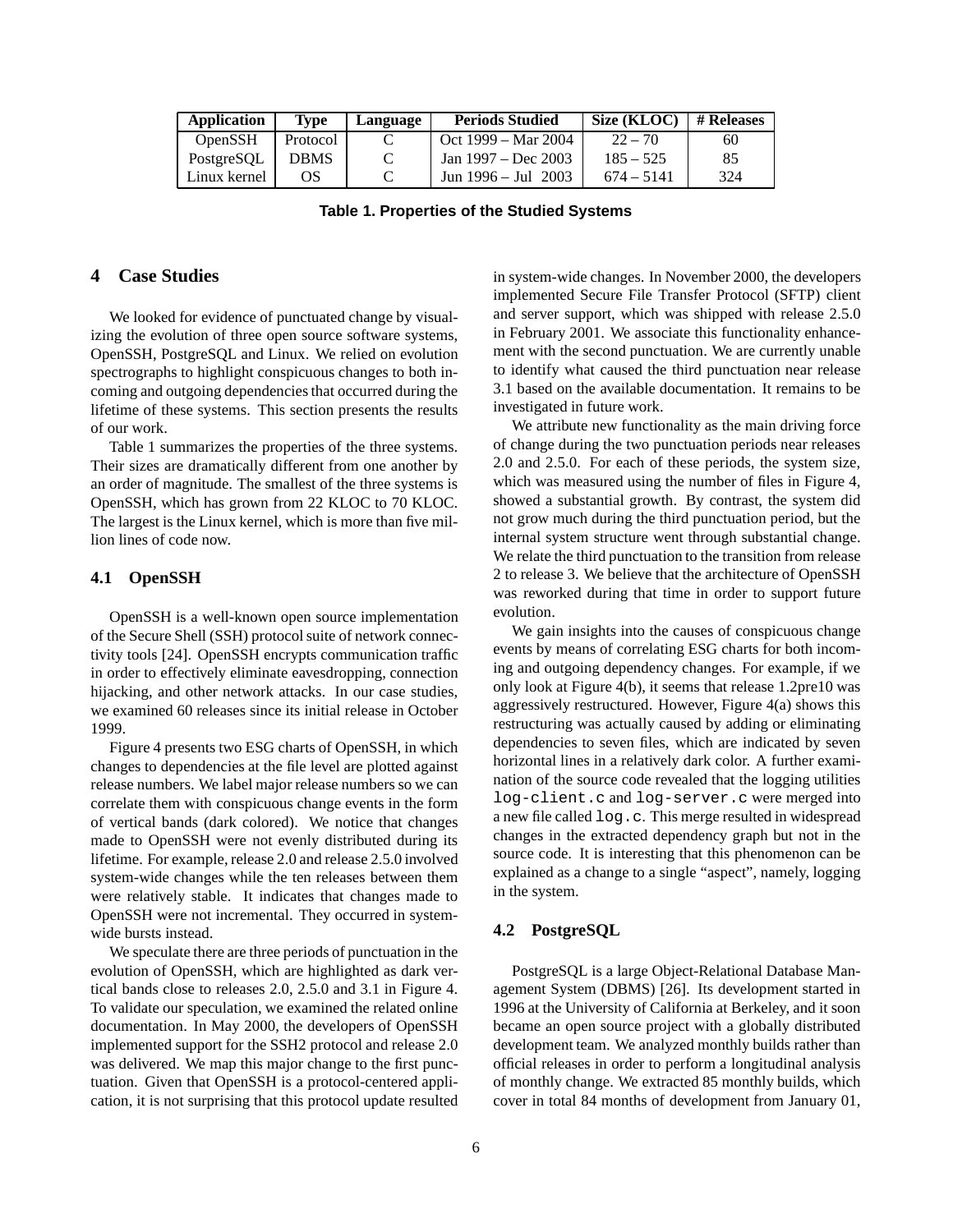

(a) The Spectrograph for Incoming Dependency Change (b) The Spectrograph for Outgoing Dependency Change

**Figure 5. The Evolution Spectrographs of PostgreSQL**

1997 to January 01, 2004.

Figure 5 shows two spectrographs of PostgreSQL. The pictures indicate that the system growth of PostgreSQL is approximately linear in terms of the number of files. We notice that conspicuous vertical bands appear in Figure 5(b) but not in Figure 5(a). In addition, all vertical bands are close to major releases, such as 6.0, 6.3, 6.5, 7.0, 7.2 and 7.3. This indicates that each system-wide perturbation highlighted by a vertical band in Figure 5(b), was actually related to a small number of files that had their incoming dependencies substantially changed.

| <b>Month</b>          | #Files | <b>Case A</b> | <b>Case B</b> |
|-----------------------|--------|---------------|---------------|
| Apr $19\overline{97}$ | 300    | 50.6%         | 13.0%         |
| Feb 1998              | 311    | 52.1%         | 11.3%         |
| Apr 1998              | 322    | 59.9%         | 15.5%         |
| Feb 1999              | 336    | 61.6%         | 16.4%         |
| Jul 2000              | 376    | 50.5%         | 32.7%         |
| Apr 2002              | 384    | 39.8%         | 29.8%         |
| Apr 2003              | 451    | 45.9%         | 5.3%          |

**Table 2. Percentage of Changed Files**

We calculated the percentage of changed files for seven months, which correspond to the vertical bands in Figure 5(b). We examined two kinds of changes: (A) files are considered to be changed if their dependencies are changed; (B) files are considered to be changed if their dependencies

to non-utils<sup>1</sup> subsystems are changed. Table 2 summarizes the calculated results. Both July 2000 and April 2002 have very high change rates in both cases. By contrast, the other five months have much lower change rates in case B as opposed to case A. We further examined what file dependencies were changed in these five months. We found that the incoming dependencies of the services provided by the utils subsystem accounted for the majority of changed dependencies. These services include error reporting and logging (error), memory management (mmgr), and cache utility (cache). This is a very interesting phenomenon. It shows the developers of PostgreSQL have continually devoted efforts to several quality attributes such as reliability and performance. These quality attributes are important factors to the success of a database management application in highly competitive market.

We conclude that PostgreSQL's evolution is punctuated based on the above examination. We also notice that punctuations are evenly distributed during the system's lifetime. Recalling the system grew approximately at a linear rate, we believe that PostgreSQL's evolution is well controlled and coordinated. Nakakoji et al. have described PostgreSQL as service-oriented software with six Core Members forming a council-like development control team [23]. Any new features first exist as patches for a relatively long time, and are

We refer to the src/backend/utils directory as the utils subsystem, which provides basic services such as data types, error handling, memory management, data caching, and etc. Any directories that are contained by the utils directly or indirectly belong to the utils subsystem. All other directories belong to the non-utils subsystems.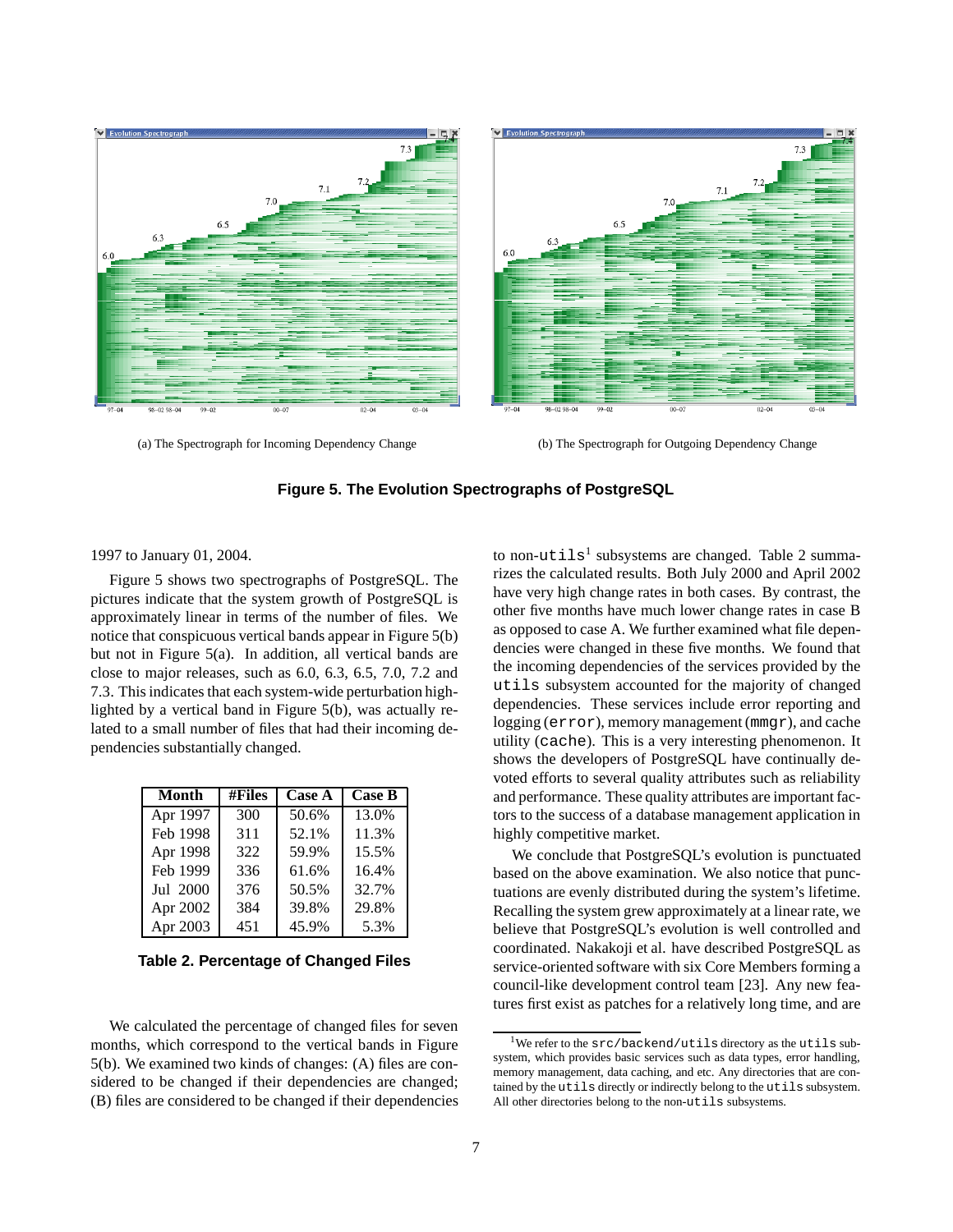then incorporated into the core version only after they are approved by the core members.

# **4.3 The Linux Kernel**

Linux is a clone of the Unix operating system, originally written from scratch by Linus Torvalds and subsequently worked on by hundreds of other developers [1]. The first official release, version 1.0, occurred in March 1994. Linux has been evolving along two parallel paths: the stable kernel for production use and the development kernel for experimentation. By convention, the middle number in a kernel version indicates to which path it belongs: an even number indicates a stable version (e.g., 2.0.7), and an odd number indicates a development version (e.g., 2.1.15).

We analyzed the evolution of Linux, from 2.0 to 2.5.75. Our study involved 324 releases, which cover 7 years of development. These releases were ordered according to their release dates. We created two spectrographs to characterize how the kernel evolved on a monthly basis. The vertical bands in Figure 6 suggest that the evolution of Linux shows characteristics of punctuation.

The vertical band associated with releases 2.4.0 and 2.4.1 indicates a punctuation caused by substantial change to the internal structure. As there were no official kernel releases from June 2000 to December 2000, this punctuation was apparently caused by the accumulating effects of six months of development. In addition, there was no considerable system growth in release 2.4.0. This is not normal in Linux's evolution given the fact that Linux has been growing exponentially [15, 29]. It shows that Linux experienced critical structural change before the milestone release 2.4.0.

The other vertical bands are related to new functionality added to the kernel, and they indicate three periods of functional punctuation. The first functional punctuation spanned about three months, covering development versions 2.1.24 – 2.1.40. These versions were enhanced for multi-processor support and tuned for faster speed [16]. The second functional punctuation involved development versions 2.3.20 – 2.3.35. The three major subsystems fs, net and kernel experienced substantial change. For example, several Journaling File Systems such as XFS from SGI and JFS from IBM were introduced; the network subsystem (net) was split into two layers: network address translation and packet filtering; the use of the global Big Kernel Lock (BKL) was minimized by replacing it with local subsystem spinlocks; and Symmetric Multiprocessor Processing (SMP) was enhanced to support up to 32 CPUs. The third functional punctuation occurred with versions  $2.5.15 - 2.5.40$ . It was aimed at supporting high end enterprise servers and embedded devices [1, 27]. For example, the threading model was improved; a new scheduler algorithm was introduced to support high loads and a large number of processors; and a

unified device model was created to manage various device drivers. All these changes are critical to the Linux kernel.

# **5 Related Work**

Lehman's work on OS-360 revealed that the growing entropy of local changes was counteracted by periodic global effort [20]. Lehman found that the cost and unreliability of software changes in OS-360 rose sharply during a series of minor releases and then restabilized when the architecture was readapted every few major releases. His studies were mainly based on system growth. By contrast, we measured punctuated evolution in open source software in terms of structural dependency change.

Antón and Potts adopted a punctuated equilibrium model to study the evolution of telephone systems [3]. Their study was based on the longitudinal analysis of feature growth in telephone systems. They observed that a burst of telephone features occurred every 8 to 12 years. By contrast, we relied on spectrographs of structural change to locate punctuated evolution. We observed more frequent occurrences of punctuated change, namely, every 1 or 2 years. This perhaps is because our analysis is at a lower level granularity of change as opposed to their feature analysis. In addition, the three software systems we analyzed are much younger than the telephone system they investigated.

Aoyama observed that discontinuous evolution occurred in mobile phone software systems across multiple product lines [4]. During the first three generations, the architecture of mobile phone systems changed from a closed and vertically integrated communication-centric style to an open and horizontally integrated computing-centric style. The author studied the system growth and the conceptual architecture. By contrast, our studies were based on the visualization of structural change at the file level. Another difference is that our case systems are open source software.

Barry et al. have shown that different software systems may share the same lifetime evolution pattern, which can be determined using a software volatility measurement with three dimensions: amplitude, periodicity and dispersion [6]. Their approach computes a metric value for each release or phase, while our approach computes an evolution matrix to characterize software system evolution across all releases.

We now consider related work in the field of software evolution visualization. Gall and Jazayeri used *percentage bars* to show three kinds of evolutionary entities (structure, attribute, and time) simultaneously in one view [12]. Their aim was to find conspicuous changes from the history of software releases to assist in future restructuring. We used spectrographs to combine system growth, system change and release history simultaneously. Our goal was to gain a better understanding of the paradigm of software evolution by looking for evidence of punctuated change.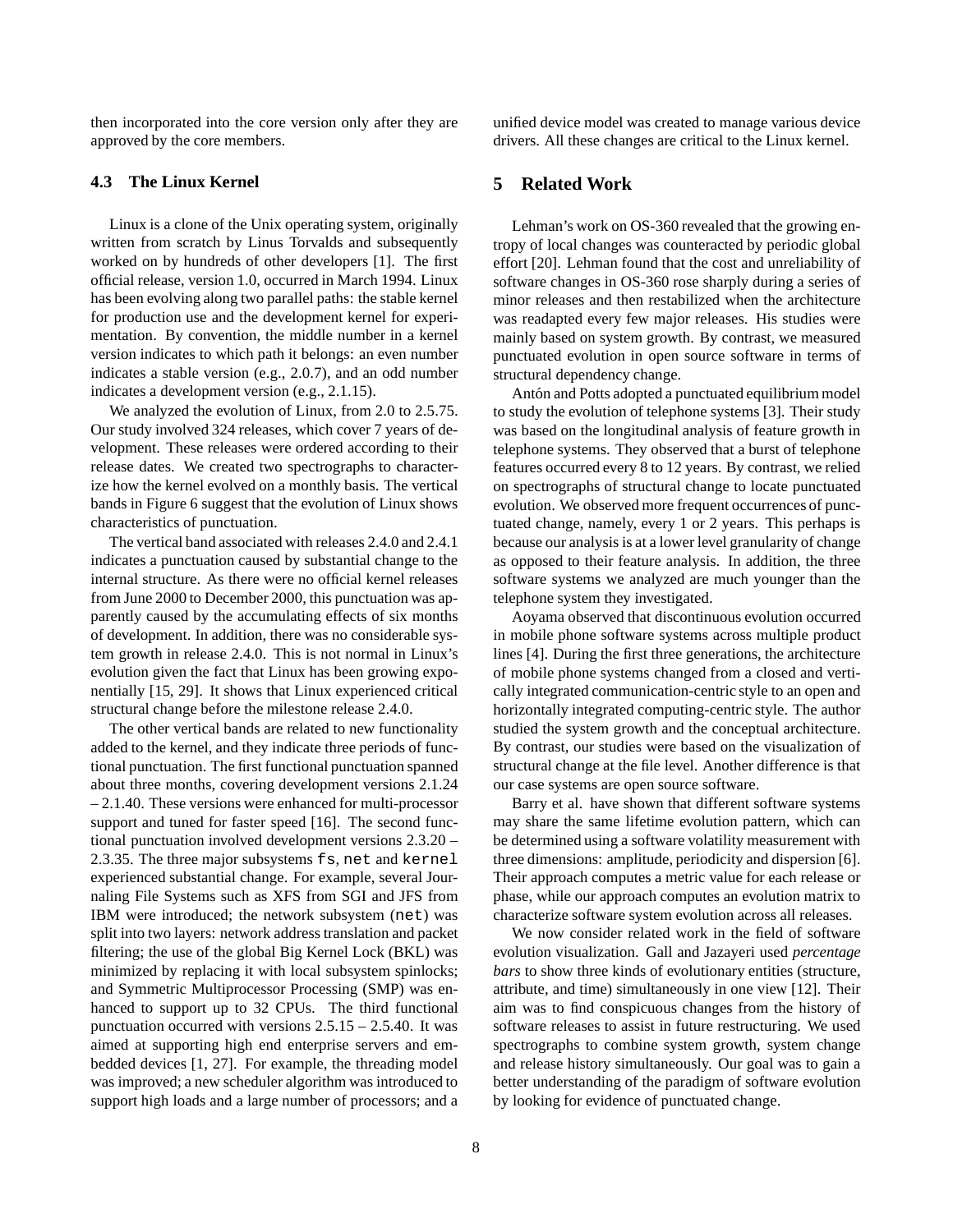

(a) The Spectrograph for Incoming Dependency Change (b) The Spectrograph for Outgoing Dependency Change



Lanza proposed *Evolution Matrix* as a means to recover the evolution of object oriented software systems [19]. In his evolution matrix, a class is represented using a box with the width determined by the number of instance variables (NIV) and the height determined by the number of methods (NOM). The layout and shape are used to highlight change patterns over time. By contrast, we only rely on gradient coloring to emphasize visual cues for punctuated change. In addition, we sort files according to their creation dates so that we can correlate functional growth with punctuated change.

Eick et al. have developed a set of tools for visualizing several data classes, such as code version history and release differences [5]. They represented lines of code using the color-coded pixels in order to achieve a higher information density. Their approach encodes the third dimension for the history of releases into color pixels. This makes it not appropriate for finding punctuated change from a historical sequence of releases.

Collberg et al. have developed a graph-based system for visualizing software evolution, called GEVOL [7]. The evolution history of software is characterized using a sequence of graphs, each of which represents the state of the system at a given point in time. GEVOL uses advanced layout algorithms in order to preserve the viewer's mental map. Colors are applied to indicate change over time. GEVOL is useful for visualizing how software structures evolve, such as call graphs, control graphs, and inheritance graphs. Our approach can be customized to show how measured software properties change over time.

# **6 Conclusions and Future Work**

We presented a visualization technique called Evolution Spectrographs. A spectrograph combines metrics and gradient colors to portray software system evolution and to highlight main evolutionary events. The system growth curve is displayed as a part of the spectrograph when the files on the axis Y are sorted by creation date. This visualization technique allows the viewer to perceive punctuated change with relative ease.

We have used evolution spectrographs in the analysis of three open source software systems, OpenSSH, PostgreSQL and Linux. Our work has shown that these three systems evolved in punctuations.

Below, we describe a list of possible future work:

- Use of subsystem hierarchies. An architecture is normally organized as a hierarchical decomposition based on subsystems. By exploring the subsystem hierarchy, we can distinguish higher-level dependency changes from lower-level dependency changes. Therefore, we can investigate punctuated change at varying levels of granularity.
- Exploration of other metrics. We measured changes to structural dependencies in this paper. It is interesting to try other metrics in order to gain insights into software system evolution. For example, we could include metrics such as defect density.
- Comparison of applications in the same domain. The